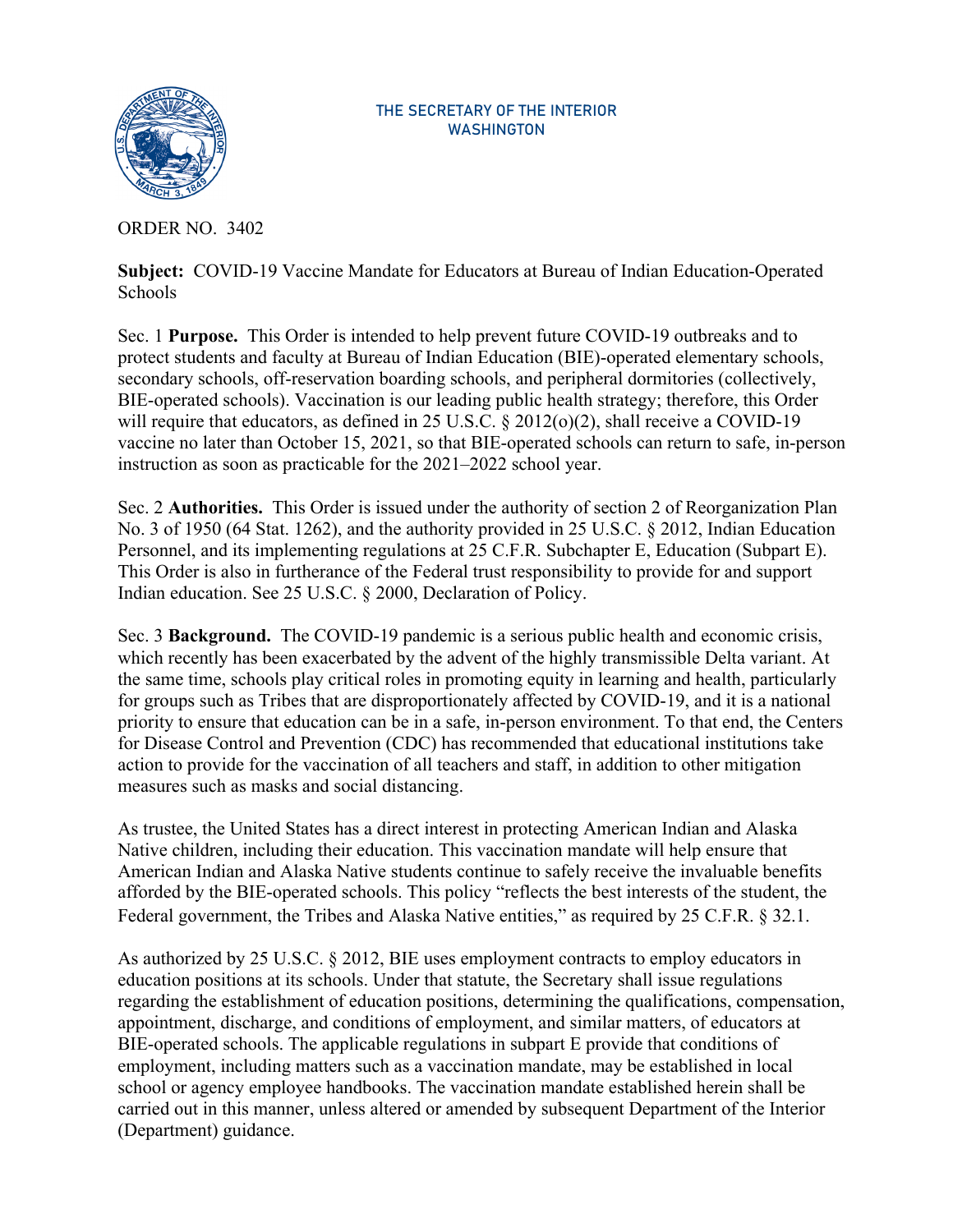Sec. 4 **Mandate for COVID-19 Vaccination.** Consistent with the best available science and appropriate prevention strategies to reduce transmission of COVID-19, all educators, as defined in 25 U.S.C. § 2012(o)(2), must receive either a single-dose Food and Drug Administration (FDA) authorized or approved COVID-19 vaccine (such as Johnson & Johnson or comparable future vaccines) or both doses of a two-dose FDA-authorized or approved COVID-19 vaccine (such as Pfizer, Moderna, or comparable future vaccines) no later than October 15, 2021. Educators shall be required to provide proof of such vaccination in accordance with procedures established by their school leader, consistent with guidance issued by their Education Program Administrator.

Educators who are unable to get vaccinated due to an Americans with Disabilities Act (ADA)-covered disability or a Title VII-covered sincerely held religious belief, practice, or observance may be entitled to a reasonable accommodation that does not pose an undue hardship on BIE-operated schools. Officials at BIE-operated schools will consider accommodation requests on an individualized basis and may rely on recommendations from CDC when deciding whether effective accommodations are available that would not pose an undue hardship on school operations. For example, an official at a BIE-operated school may grant a reasonable accommodation by requiring an unvaccinated educator to: (1) follow applicable CDC safety measures; (2) undergo regular COVID-19 testing; and (3) provide proof of negative COVID-19 status prior to reporting for in-person activities at the BIE-operated school.

All educators, other than those educators entitled to a reasonable accommodation, must comply with this vaccination mandate, or they will be subject to disciplinary action, up to and including non-renewal of an educator's contract or discharge.

## Sec. 5 **Responsibilities.**

- a. Assistant Secretary Indian Affairs (AS-IA). The AS-IA is responsible for:
	- (1) Ensuring the issuance of any necessary implementing guidance by September 15, 2021 and ensuring that such guidance is updated as needed to remain consistent with relevant public health issuances, Federal policies, or other applicable authorities.
	- (2) Providing any funding necessary to ensure the implementation of this vaccine mandate in compliance with applicable law, regulation, and policy.
	- (3) Notifying and communicating with Tribes and other stakeholders to enhance understanding of and further compliance with this Order.
- b. Director, Bureau of Indian Education. The Director, BIE, is responsible for:
	- (1) Ensuring that implementing guidance is promptly transmitted to the Education Program Administrators (EPAs), with instructions for the EPAs to take appropriate steps to implement this mandate for the BIE-operated schools within their respective areas of responsibility.